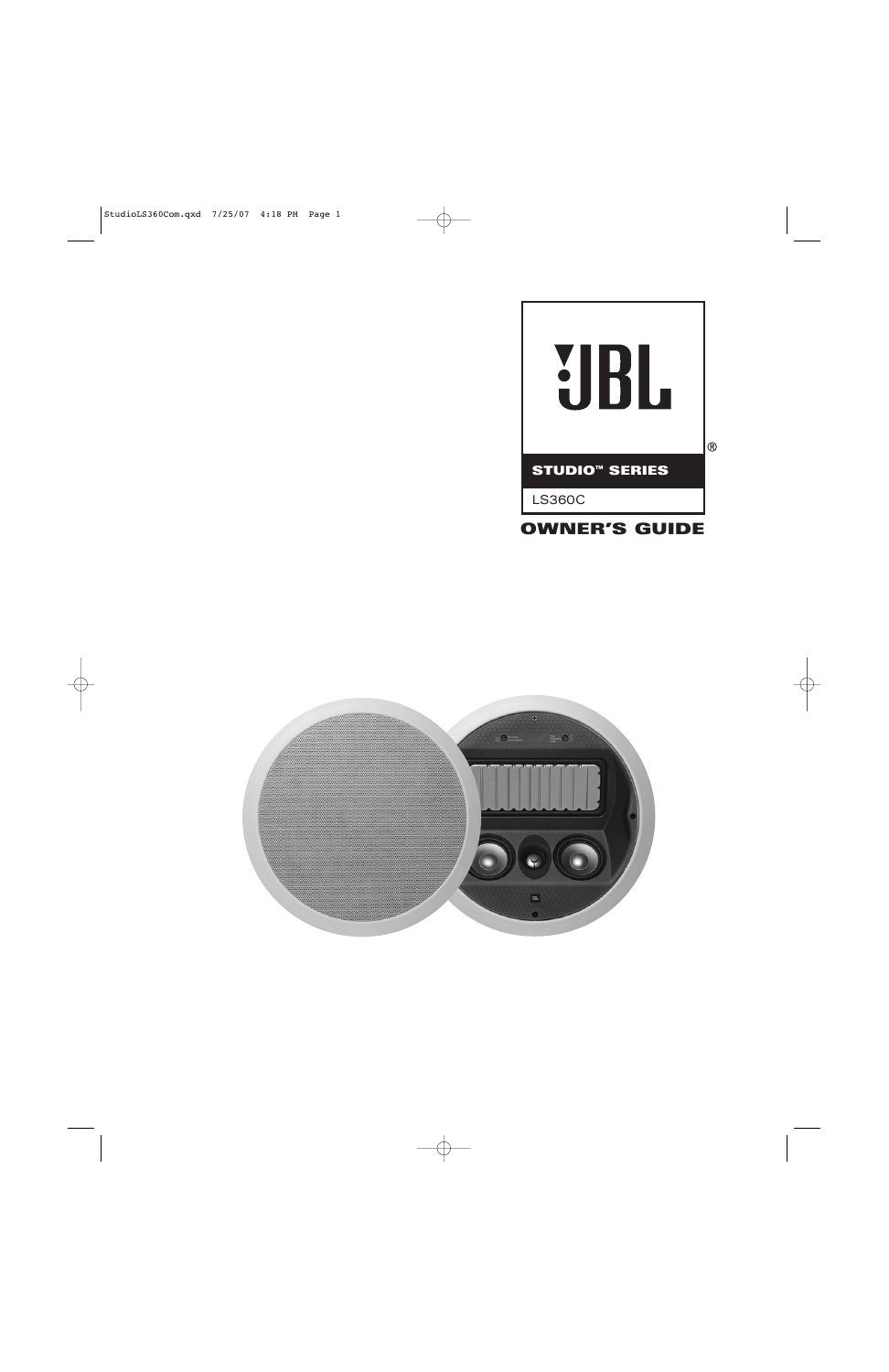# **THANK YOU FOR CHOOSING JBL**

For more than 60 years, JBL has been involved in every aspect of music and film recording and reproduction, from live performances to the recordings you play in your home, car or office.

The LS360C has been specifically designed to deliver unsurpassed home theater sound reproduction from an in-ceiling speaker that does not intrude on your room or its décor.

Please take a moment to register your product on our Web site at www.jbl.com. It enables us to keep you posted on our latest advancements, and helps us to better understand our customers and build products that meet their needs and expectations.

#### **UNPACKING THE SPEAKERS**

Carefully unpack the speakers. If you suspect damage from transit, report it immediately to your dealer and/or delivery service. Keep the shipping carton and packing materials for future use. All models include a mounting template and paint shield.



Figure 1.

അ ⊜ ⊜ **Left Front Center Channel Right Front Channel (above TV) JBL Subwoofer Channel (optional) Sofa** 08 (1) **Left Right Surround Surround Channel Channel**





Figure 3. This overhead view shows a 6- or 7-channel home theater system arrangement. Left/right rear channels are for a 7-channel system. Center rear channel is for a 6-channel system.

**NOTE:** A JBL powered subwoofer will add impact and realism to both music and film soundtracks. Contact your JBL dealer for recommendations on subwoofer models for your application.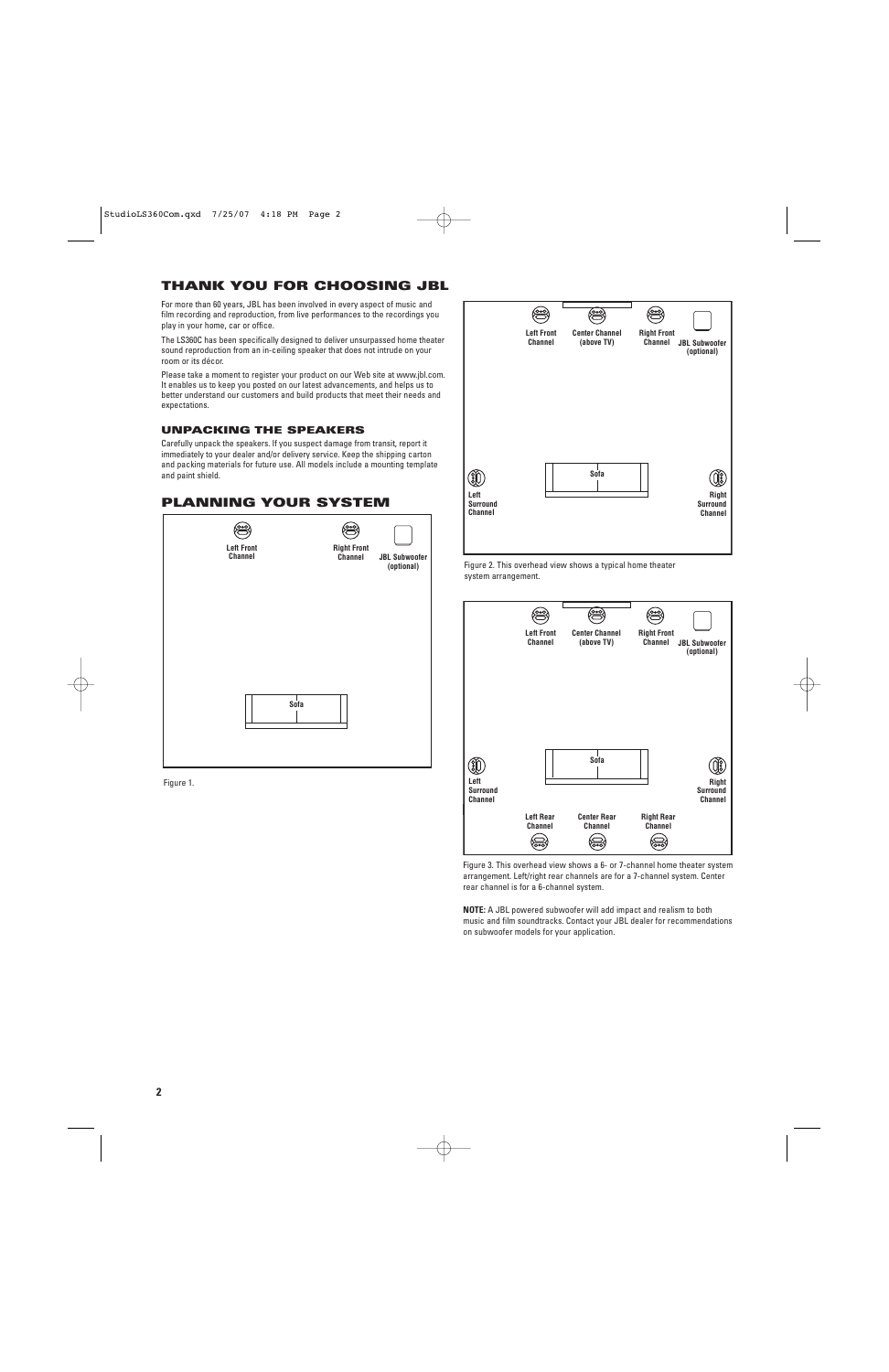# **PLACEMENT**

**NOTE:** In all applications, the tweeter and dual midrange drivers should be aimed toward the listening area.

## **STEREO**

Before deciding where to place your speakers, survey your room and think about placement, keeping the following points in mind, and using Figure 1, on previous page, as a guide:

- For best results, place the speakers 6'–8' apart.
- Refer to "Home Theater" below if you also plan to use the speakers in a home theater system.

## **HOME THEATER**

For front-channel use, place one speaker on the left and another on the right along either side of the television.

A center channel speaker should go directly above the television. For left and right surround channels, place one speaker on the left and another on the right, to the side of or slightly behind the listening area. In 6- or 7-channel configurations, place the rear channel(s) behind the listening position, as shown in Figure 3.

**NOTE:** A JBL powered subwoofer will add impact and realism to both music and film soundtracks. Contact your JBL dealer for recommendations on subwoofer models for your application.

Proper placement of the speakers is an important step in obtaining the most realistic soundstage possible. These recommendations are for the optimal placement of the loudspeakers. Use these placement recommendations as a guide. Slight variations will not diminish your listening pleasure.

# **INSTALLATION**

**NOTE:** The LS360C in-ceiling speaker was designed to be easily installed. However, if you are unable to clearly and fully understand and follow the instructions in this manual, or if you are unsure of your ability to properly install these loudspeakers, please contact your dealer or a qualified installer.

#### **TOOLS NEEDED**



Pencil

Phillips #2 screwdriver (Do not use a powered screwdriver of any kind)

Measuring tape **Witch Contact Contact Contact Contact Contact Contact Contact Contact Contact Contact Contact Contact Contact Contact Contact Contact Contact Contact Contact Contact Contact Contact Contact Contact Contact** 



Carpenter's level Awl



# **SPEAKER CONNECTIONS**

#### **CONNECTION TIPS**



**Speaker Outputs** 

Figure 4.

# Up to 100 ft. 16-gauge

**Wire Length Recommended Size**

# Greater than 100 ft. 12-gauge

## **TURN OFF ALL POWER**

Before completing the installation, you must connect your speakers to your system. First, turn off all audio-system power. Use high-quality speaker wire to make your connections. Use at least #16-gauge speaker wire with polarity coding. Heavier-gauge wire is recommended for larger distances. Consult the chart above or your dealer for recommendations. The side of the wire with a ridge or other coding is usually considered positive (+) polarity. Also, consult the owner's manuals that were included with your amplifier or receiver to confirm connection procedures.

Observe polarities when making speaker connections, as shown in Figure 4. Connect each + terminal on the back of the amplifier or receiver to the respective + (red) terminal on each speaker. Connect the – (black) terminals in the same way.

## **IMPORTANT!**

Do not reverse polarities (i.e.,  $+$  to  $-$  , or  $-$  to  $+$ ) when making connections. Doing so will cause poor imaging and diminished bass response. Be certain that positive and negative wire strands are completely isolated to avoid short circuits that may damage your equipment.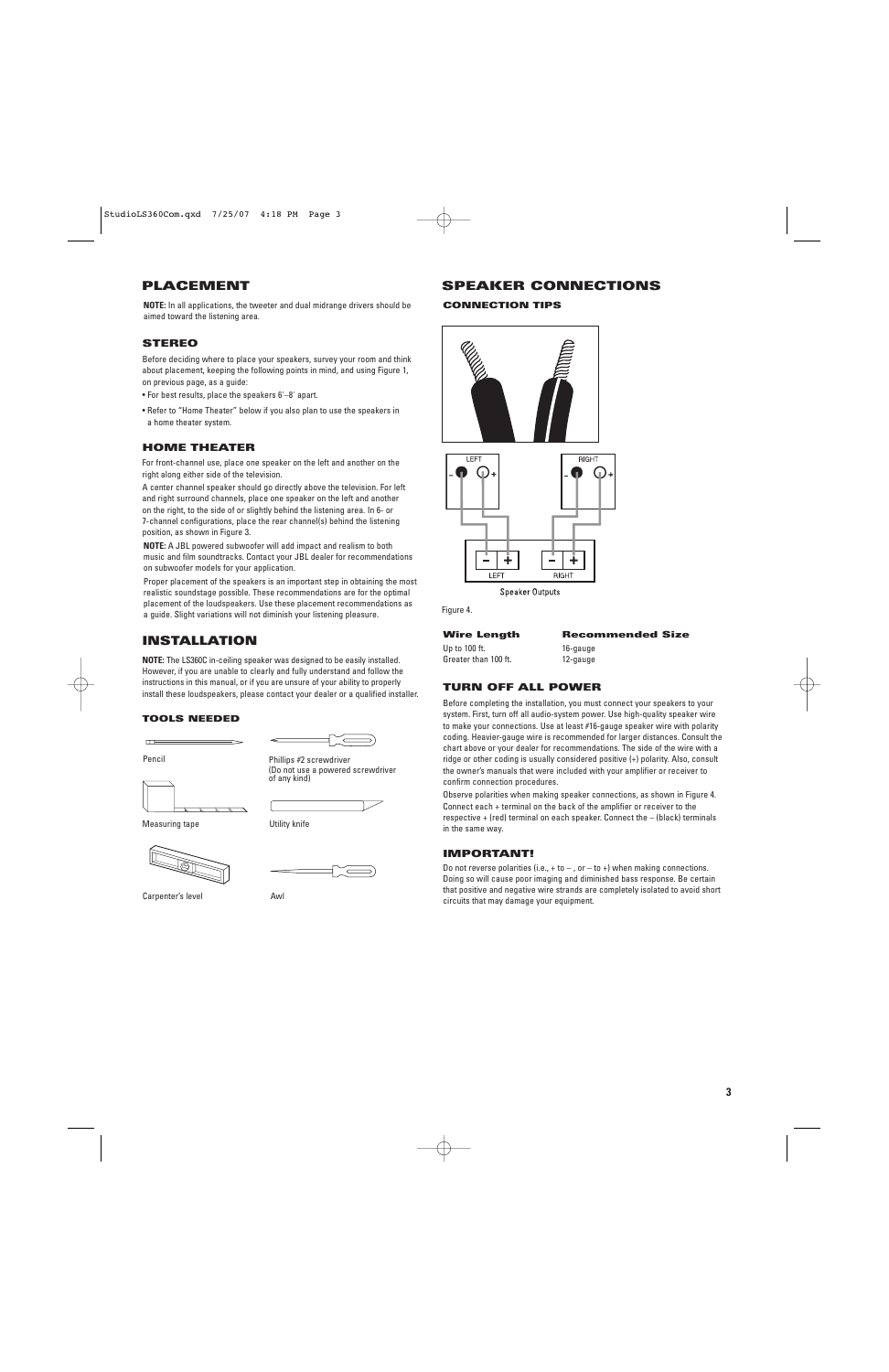#### **EXISTING CONSTRUCTION**



1. Remove the plastic paint shield from the speaker frame.



2. Determine the correct speaker location. **NOTE:** Use the included template when cutting the drywall.



3. **NOTE:** Always allow at least a 1/2 inch between a ceiling stud/joist and the speaker cutout, or the locking tabs will not be able to swivel into place.



7. Screw down each of the four Phillips-head screws, alternating between the four screws. The locking tabs will swivel into place and secure the unit to the rear surface of the ceiling. Handtighten with a nonpowered, straight-handle regular screwdriver only. Do not use a socket wrench, a powered screwdriver, a drill or any other powered tool. Confirm that the speaker is firmly and securely held in place and that all four locking tabs are firmly resting against the ceiling.



4. Ensure that the drywall or plywood board or other appropriate wallboard is at least a 1/2-inch thick, and confirm that the board material is capable of withstanding the weight of the speaker you will be installing. Cut the drywall.



8. Attach the metal grille and logo, if desired.



5. Connect the speaker wires to the speaker. It is recommended that the nylon cable-strain relief tab, located next to the speaker terminals, be used to help prevent the speaker wires from being accidentally dislodged (see Figure 5, below).



6. Make sure all four locking tabs are properly positioned against the locking tab stops that are located on the speaker frame (see Figure 6, below). After confirming this, carefully place the frame assembly in the ceiling and confirm that there is no more than 1/8-inch play between the frame and the ceiling cutout. After positioning the speaker in the mounting location, back each screw out one full turn (turn counterclockwise).





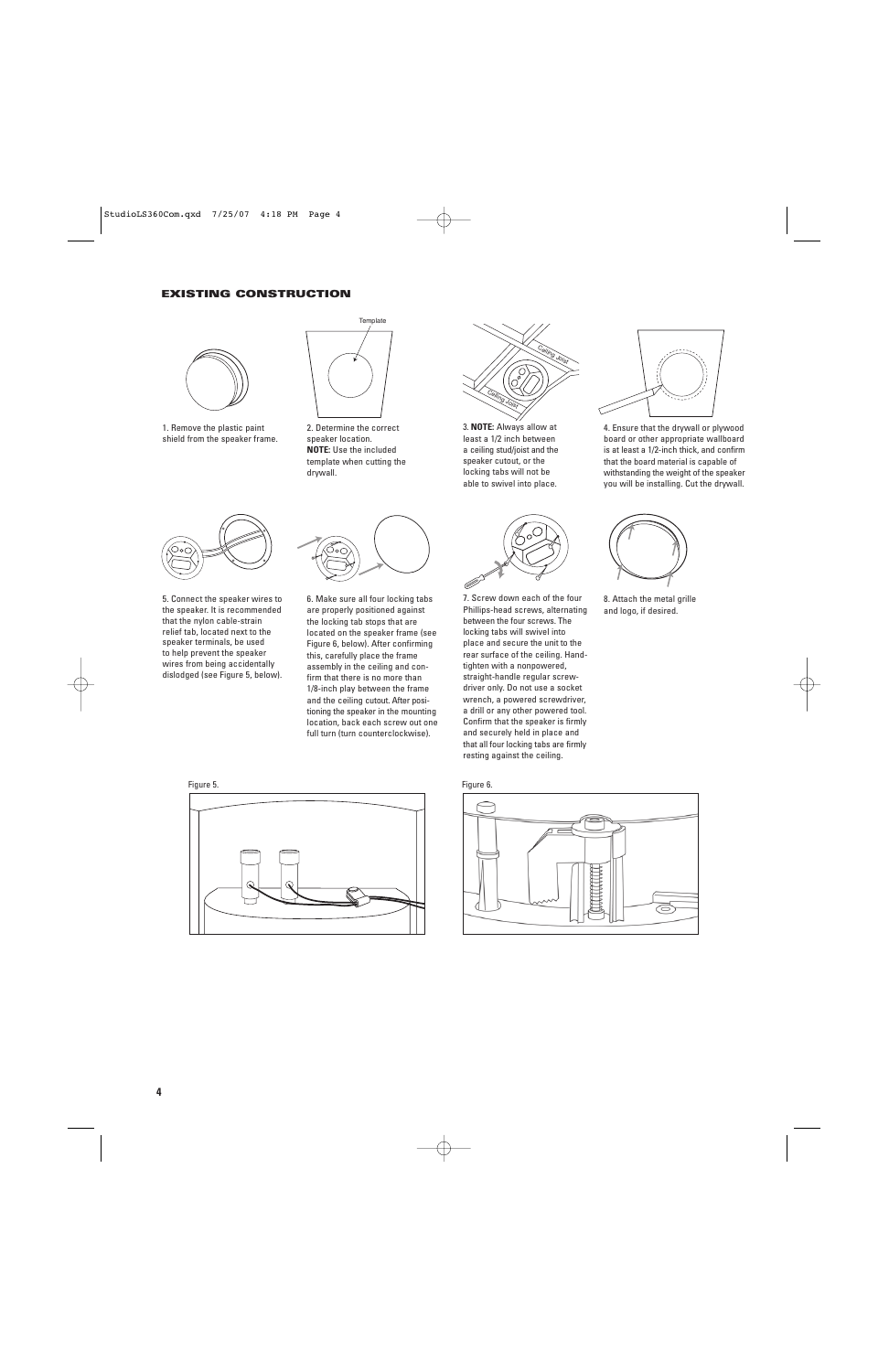## **NEW CONSTRUCTION**

If you wish to preinstall a rough-in frame before the drywall is installed, you will need to purchase the RIF10C rough-in-frame. Detailed installation instructions are supplied with the rough-in kit.

# **PAINTING THE SPEAKER FRAME AND GRILLE**

The LS360C in-ceiling loudspeaker can be painted to match any décor. If you wish to change the color, the satin finish on the grille and frame will function as a primer coat. Before painting, install the paint shield (inner section of template in the assembly kit) securely into the recess in the baffle. This will protect the speaker components and baffle from paint residue. Use a high-quality spray paint, and apply a thin coat of color. **Be certain the grille perforations remain free of paint. Filling them with paint will diminish the sound quality.**

**NOTE:** Gently remove the acoustical foam blanket from the grille before painting. Reattach the blanket after the paint has dried.

## **OPERATION SURROUND SETTINGS**

When using the system in a Dolby® Digital or DTS® home theater system, make sure all speakers are set to "Small."

Some Dolby Digital-equipped receivers/processors offer different setup options for each source or surround mode: e.g., CD-stereo, videotape, Dolby or Pro Logic® . In each case, follow your equipment's instructions to ensure that the subwoofer (if you have one) output is turned on and that the speakers are set to "Small" in each mode.

## **TWEETER-LEVEL CONTROL**

In most typical listening rooms, this switch should be left in the neutral or "0" position. This setting will deliver the most neutral and balanced sound. In some extreme cases, it may be desirable to slightly boost or cut the tweeter's output, depending upon the room layout, construction and furnishings.

If the room is sparsely furnished, contains large exposed windows or is otherwise very reverberant, you may want to set the control to the "–" (–1.5dB) position. If the room is exceptionally absorbent because it is well furnished or has thick curtains and/or carpet, you may want to increase the tweeter output by setting this switch to the "+" position (+1.5dB). Of course, the control may be set to either position, based on listener preference.

## **BOUNDARY COMPENSATION CONTROL**

This control is designed to be engaged when positioning the loudspeaker within two feet of another surface to eliminate the bass peak caused by the second surface and to maintain a smooth, natural bass response. For example, if you need to install your in-ceiling speaker within two feet of a side wall or corner, it is recommended that the Boundary Compensation control be set to the "On" position. In all other installations, the control should typically be set to "Off". Of course, the control may be set to either position, based on listener preference.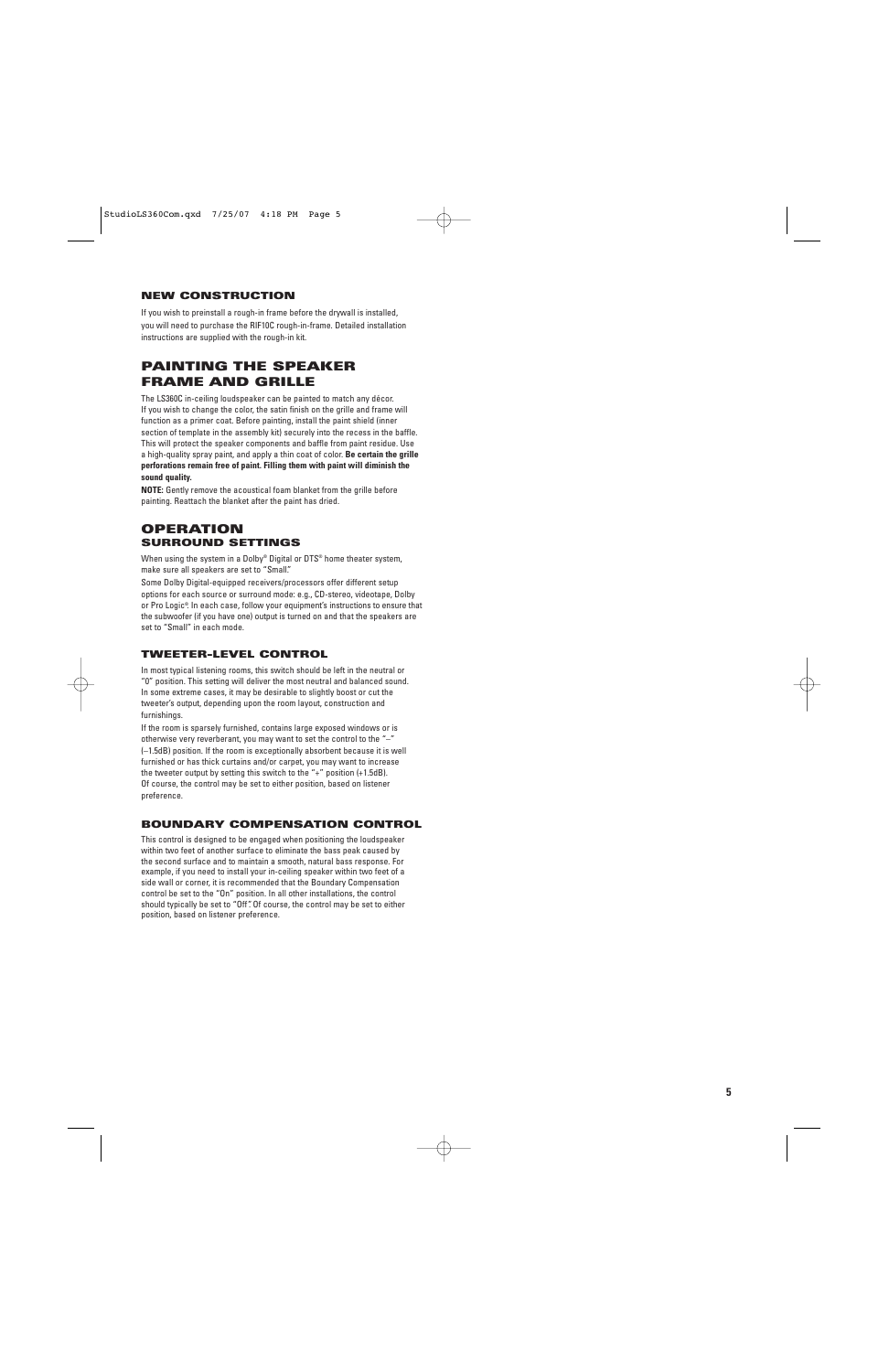# **SPECIFICATIONS**

| Frequency Range (±3dB)                               | <b>LS360C</b><br>$80Hz - 20kHz$                         |
|------------------------------------------------------|---------------------------------------------------------|
| <b>Recommended</b><br><b>Amplifier Power Range</b>   | $10 - 200$ Watts                                        |
| <b>Sensitivity</b><br>$(2.83V \circledcirc 1$ meter) | 85dB                                                    |
| <b>Nominal Impedance</b>                             | 8 Ohms                                                  |
| <b>Crossover Frequency</b>                           | 700Hz, 2,000Hz;<br>24dB/octave                          |
| <b>Low-Frequency Driver</b>                          | 7-3/4" x 3-3/8" (197mm x 85mm)<br><b>Radiator Plus™</b> |
| <b>Midrange Drivers</b>                              | Dual 3" (75mm)                                          |
| <b>High-Frequency Driver</b>                         | 1" (25mm)<br>Pure titanium                              |
| <b>External Diameter</b><br>$(W \times H)$           | Diameter: 12-3/4"<br>(323mm)                            |
| <b>Mounting Cutout Diameter</b><br>$(W \times H)$    | Diameter: 11-3/8"<br>(289mm)                            |
| <b>Mounting Depth</b>                                | 5-5/8" (142mm)                                          |
| <b>Weight (Net)</b>                                  | 8 lb (3.6kg)                                            |
|                                                      |                                                         |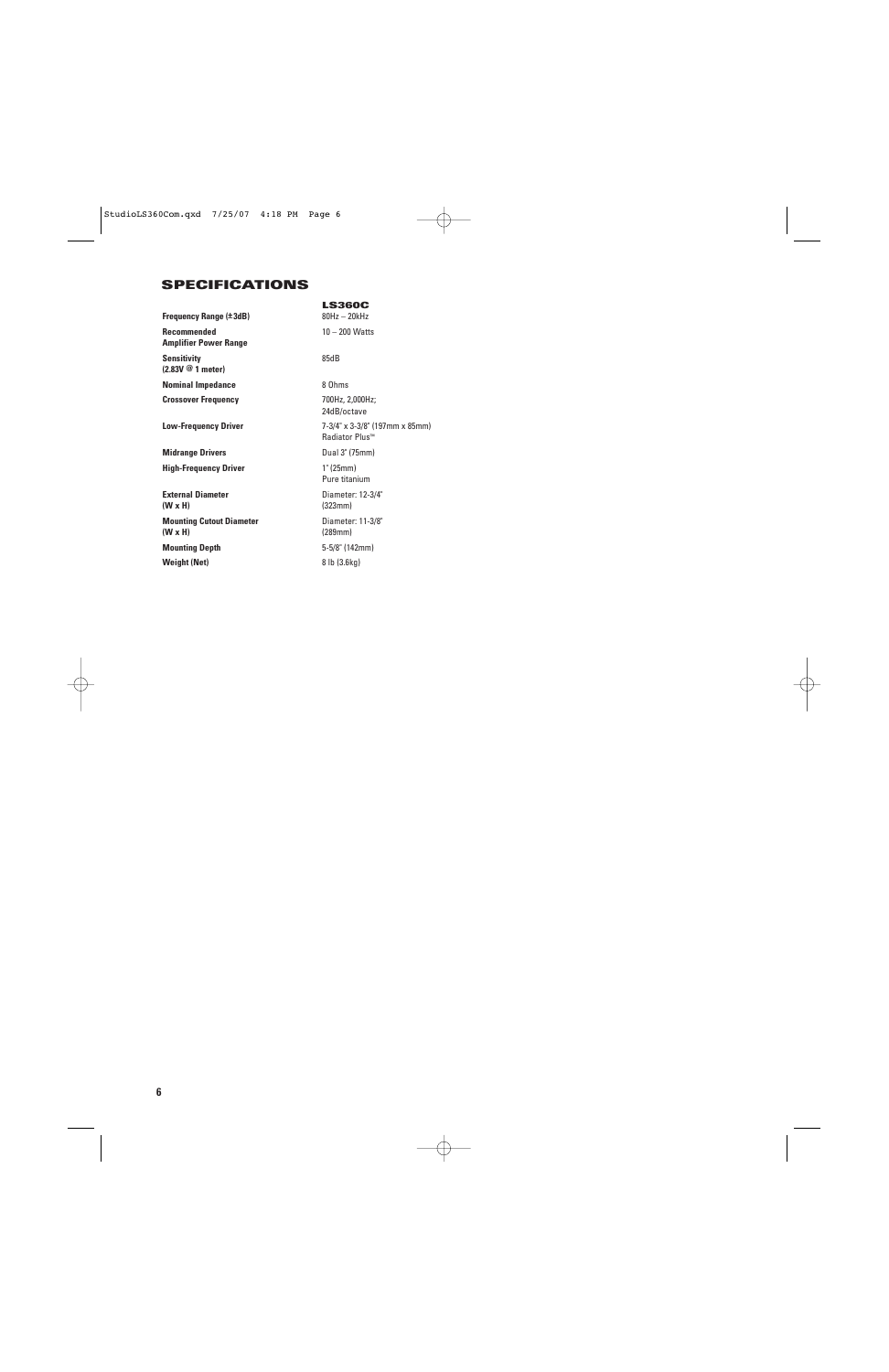## **NOTES**